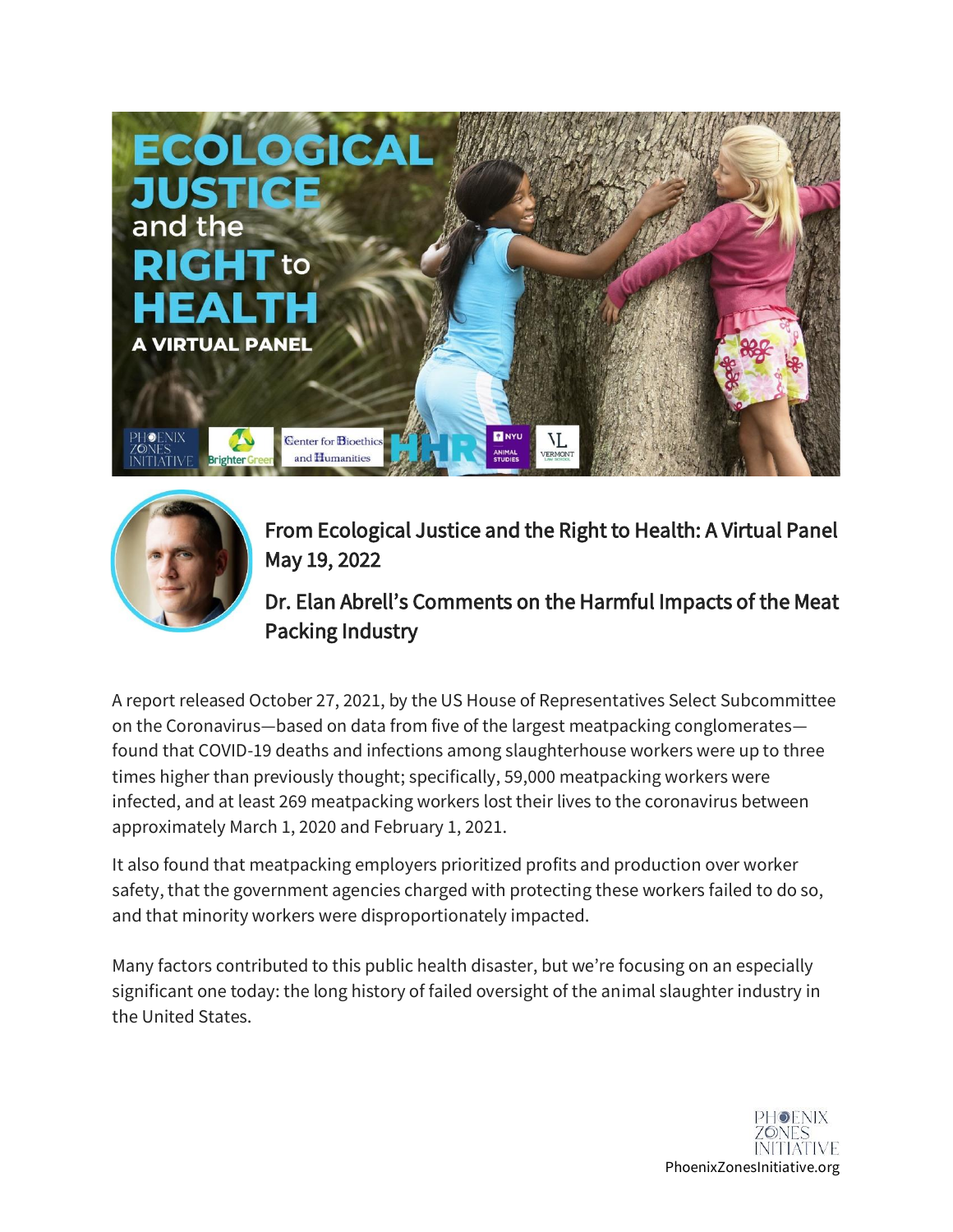Beyond its contributions to the spread of COVID-19 in slaughterhouses, this failure negatively affects workers, animals, and the environment in multiple other ways.

I'll highlight some of the significant ways that the inadequacies of the current regulatory system contribute to dangerous conditions for slaughterhouse workers, environmental degradation, and severe animal suffering.

## Slaughterhouses are incredibly dangerous places to work.

Slaughterhouse workers work elbow to elbow, engaged in fast, repetitive movements with sharp tools. Reports of amputations and hospitalizations are high.

As the National Employment Law Project recently noted, according to self-reported industry data—which is recognized to be an undercount—"meat and poultry workers are injured at rates on average 50 percent higher than all other workers in the private sector, with injury rates in red meat plants running almost twice as high."

Injuries are not only more prevalent—they are also more severe, even when compared to other dangerous industries.

The industry response to the pandemic is again illustrative of the industry's general disregard for worker safety.

Despite the high risks posed to workers and their communities, slaughterhouses resisted providing even the most basic protections during the early months of the pandemic.

A *Washington Post* investigation found that three of the largest meat processors in the United States "failed to provide protective gear to all workers, and some employees say they were told to continue working in crowded plants even while sick."

The government agencies that are supposed to protect workers from these harms failed to do so; worse, in some instances they actively facilitated harms. The Occupational Safety and Health Administration (OSHA) denied an emergency petition to protect slaughterhouse workers and drastically reduced inspections, refusing to inspect slaughterhouses even in the face of repeated, serious COVID-19-related complaints.

Meanwhile, the CDC softened safety recommendations in response to industry pressure.

Slaughterhouses also inflict serious harm to the environment.

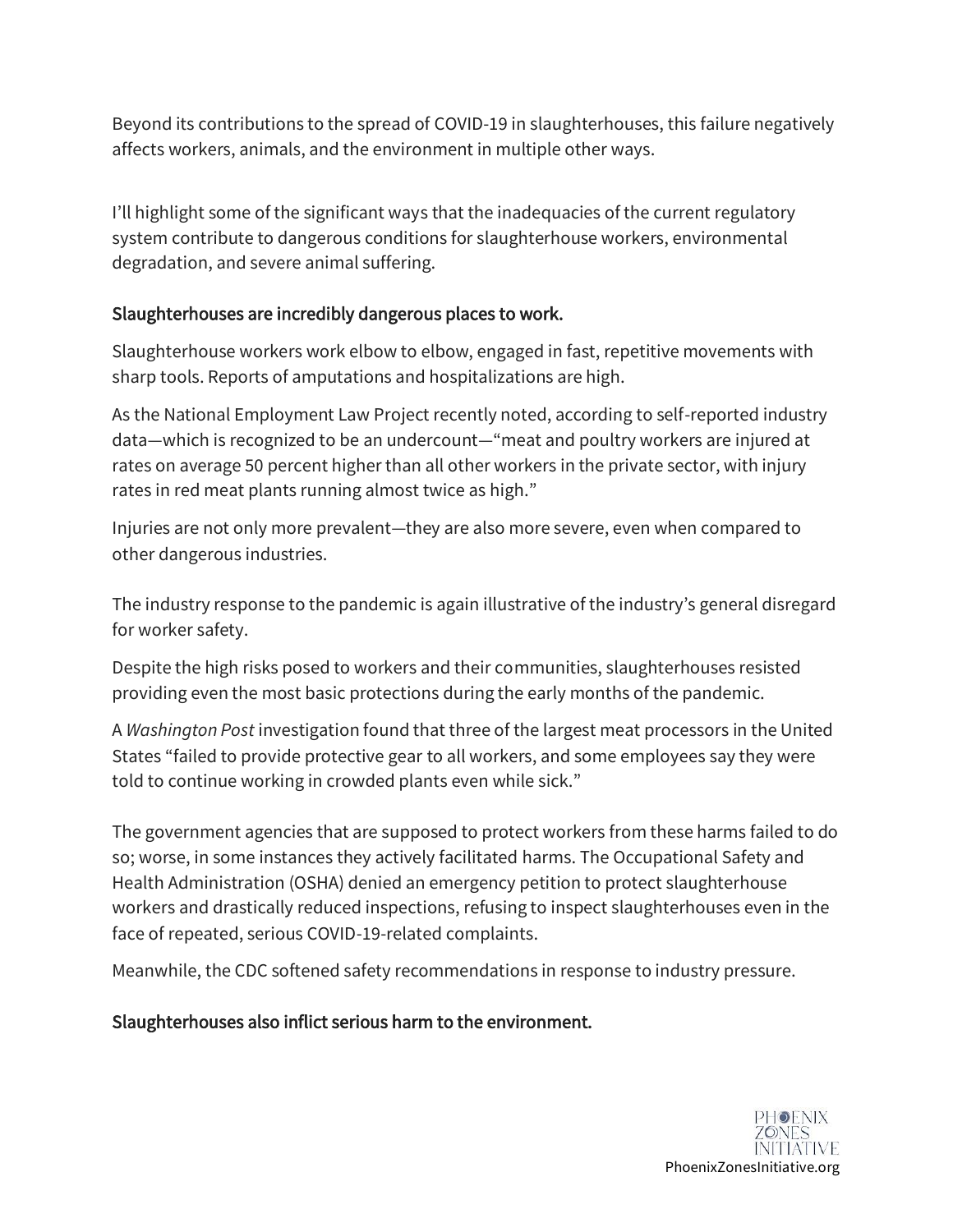Slaughter is a resource-intensive, waste-extensive business. Furthermore, like its impact on workers, its environmental impacts are disproportionately borne by low-income communities, particularly communities of color.

Federal data show that almost half of the slaughterhouses in the United States "are in communities with more than 30 percent of their residents living beneath the poverty line (more than twice the national level)," and a third "are in places where at least 30 percent of the residents are people of color."

Slaughterhouses in the United States use billions of gallons of water annually, often discarding the used, polluted water directly into waterways.

Slaughter pollutants also enter drinking water supplies via runoff and groundwater seepage from agricultural fields where slaughter facilities frequently spray their waste, resulting in a host of issues, including asthma attacks, autoimmune disorders, bacterial infections, birth defects, cognitive impairment in children, cancer, gastrointestinal problems, and miscarriages.

These wastewater pollutants also cause algal blooms and "dead zones" in bodies of water. These are both fatal to aquatic life and dangerous to human health.

Slaughterhouses also create large amounts of air pollution that can cause serious health problems and contributes to climate change.

Nonetheless, the USDA refuses to consider the environmental impacts of its slaughterhouse policies.

And many slaughterhouses routinely violate even lax federal environmental standards with impunity. In the very few cases where fines were imposed, they were a miniscule fraction of the potential penalties, making them merely an acceptable cost of doing business for the slaughterhouse.

## But the most immediate and perhaps worst suffering caused by slaughterhouses is inflicted on the animals themselves.

The Humane Methods of Slaughter Act (HMSA) mandates that slaughterhouses handle and kill livestock "humanely." However, the USDA has interpreted this law to apply only to mammals, thus excluding birds—the vast majority of land animals killed for food—from even these basic protections.